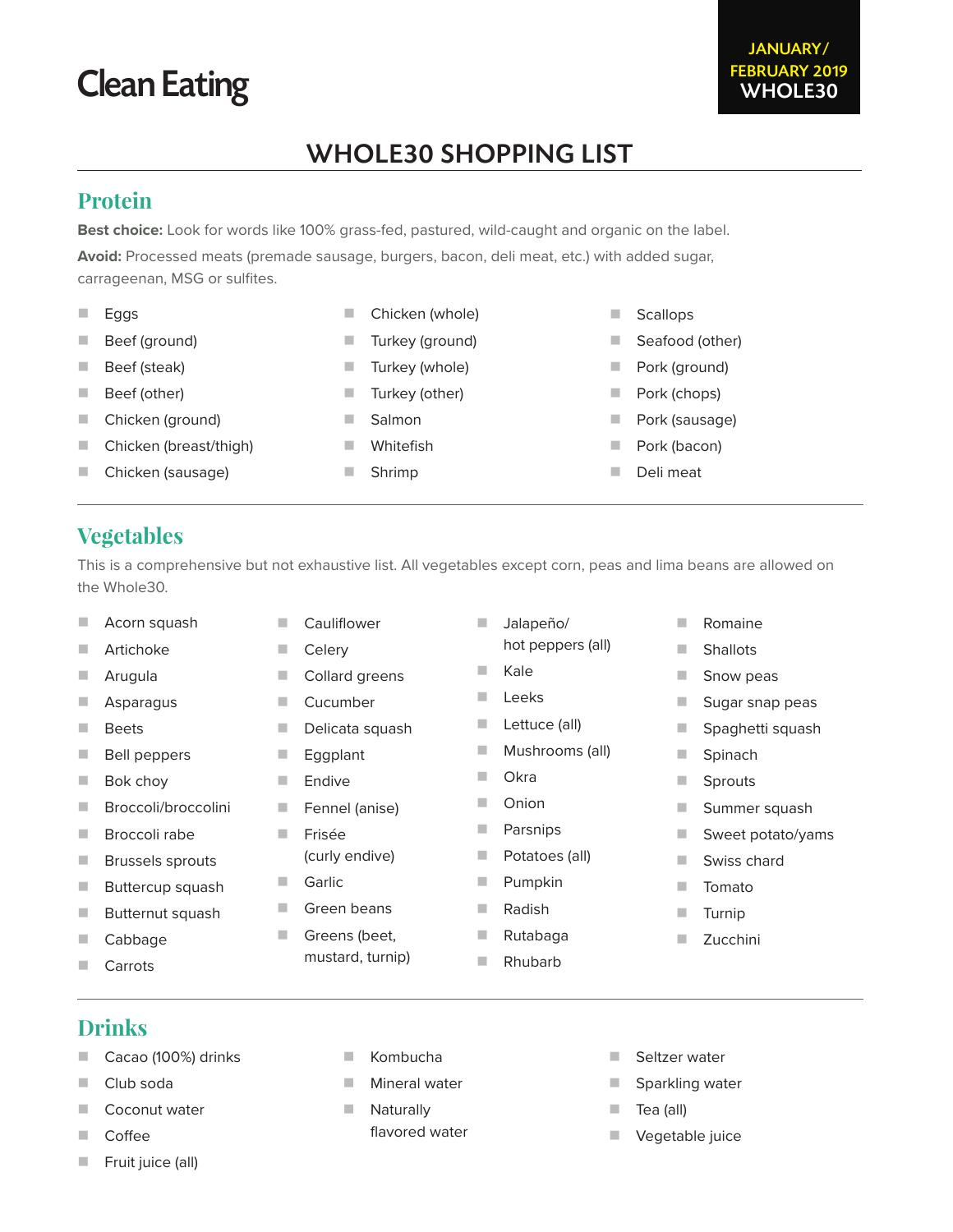## WHOLE30 SHOPPING LIST

#### **Fruits**

This is a comprehensive but not exhaustive list. All fruit is allowed on the Whole30.

- **Apples (all)**
- **Apricots**
- Bananas
- **Blackberries**
- **Blueberries**

COOKING FATS **Clarified butter** 

Duck fat Ghee

Coconut oil

**Lard (pork fat)** 

**Palm oil** 

**Extra-virgin olive oil** 

- **Cherries**
- Dates
- $\blacksquare$  Figs

**Fats**

- Grapefruit
- 
- **Jicama**
- 
- 
- 
- 
- -
	-
	- **Almonds**
	- **Almond butter**
	-
	- **Cashews**
	- **Hazelnuts/filberts**
	- **Macadamia nuts**
	- **Pecans**
	- **Pistachio**
- **Flax seeds** 
	- **Pine nuts** 
		- **Pumpkin seeds/** pepitas

**Pomegranate Raspberries Strawberries Tangerines Watermelon** 

- Sesame seeds
- Sunflower seeds
- Sunflower seed butter
- **Walnuts**

#### EATING/DRESSING

- **Extra-virgin olive oil**
- Avocado
- Avocado oil
- Coconut butter
- Coconut (flakes, shredded)
- Coconut milk (canned)
- **Tallow (beef fat)**
- 
- **Olives (all)**
- Sesame oil

# Clean Eating



- 
- $\blacksquare$  Lime
- -
- **Papaya**
- **Peaches** 
	- **Pears (all)**

**Nectarines** 

- 
- 
- - - **Plum**
- 
- 
- -
	-
- 
- **Melon**
- Grapes (all)
- **Kiwi**
- **Lemon** 
	- - **Mango**
- - -
- - -
- **Pineapple** 
	-
	-
- 
- **Dranges (all)** 
	- - - **Plantains** 
				- -
				- -
				-
			- NUTS & SEEDS
	- - - **Brazil nuts**